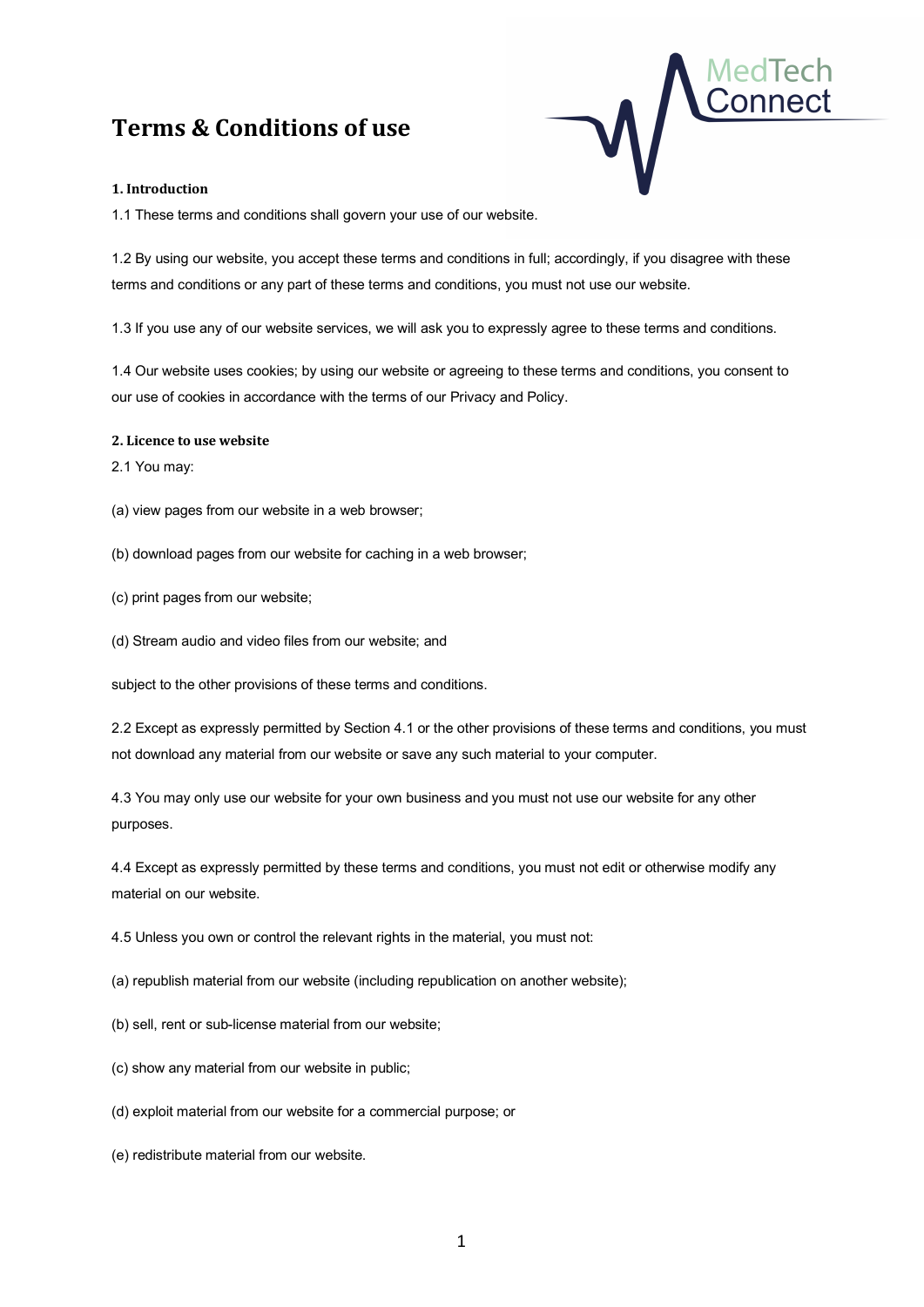4.6 Notwithstanding Section 4.5, you may circulate our company brochure.

#### **5. Acceptable use**

5.1 You must not:

MedTech Connect

(a) use our website in any way or take any action that causes, or may cause, damage to the website or impairment of the performance, availability or accessibility of the website;

(b) use our website in any way that is unlawful, illegal, fraudulent or harmful, or in connection with any unlawful, illegal, fraudulent or harmful purpose or activity;

(c) use our website to copy, store, host, transmit, send, use, publish or distribute any material which consists of (or is linked to) any spyware, computer virus, Trojan horse, worm, keystroke logger, rootkit or other malicious computer software;

(d) conduct any systematic or automated data collection activities (including without limitation scraping, data mining, data extraction and data harvesting) on or in relation to our website without our express written consent];

(e) access or otherwise interact with our website using any robot, spider or other automated means, except for the purpose of search engine indexing;

(f) use data collected from our website for any direct marketing activity (including without limitation email marketing, SMS marketing, telemarketing and direct mailing).

5.2 You must not use data collected from our website to contact individuals, companies or other persons or entities.

#### **6. Limited warranties**

6.1 We do not warrant or represent:

(a) the completeness or accuracy of the information published on our website;

(b) that the material on the website is up to date; or

(c) that the website or any service on the website will remain available.

6.2 We reserve the right to discontinue or alter any or all of our website services, and to stop publishing our website, at any time in our sole discretion without notice or explanation; and save to the extent expressly provided otherwise in these terms and conditions, you will not be

entitled to any compensation or other payment upon the discontinuance or alteration of any website services, or if we stop publishing the website.

6.3 To the maximum extent permitted by applicable law and subject to Section 12.1, we exclude all representations and warranties relating to the subject matter of these terms and conditions, our website and the use of our website.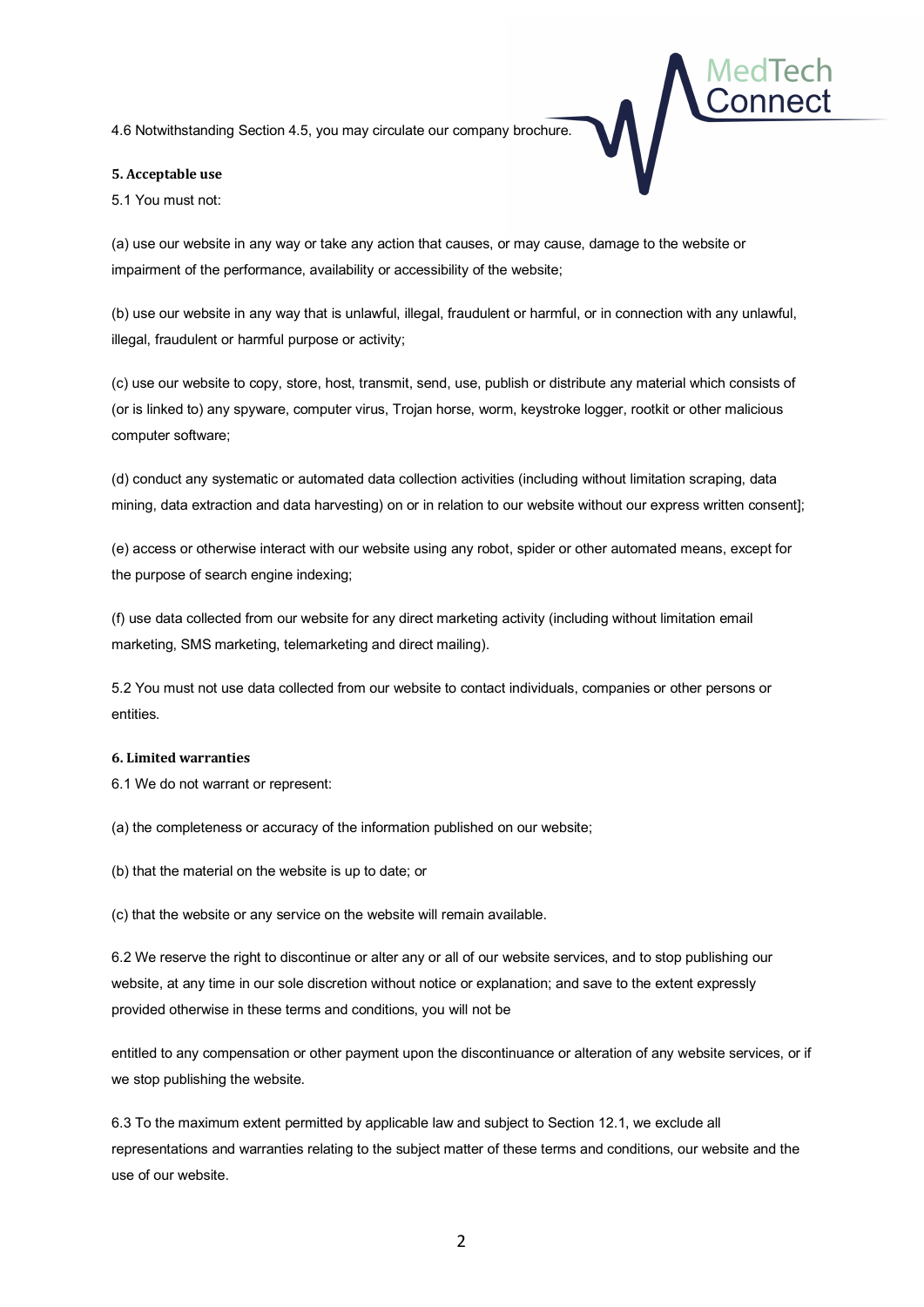#### **7. Limitations and exclusions of liability**

7.1 Nothing in these terms and conditions will:

(a) limit or exclude any liability for death or personal injury resulting from negligence;

(b) limit or exclude any liability for fraud or fraudulent misrepresentation;

(c) limit any liabilities in any way that is not permitted under applicable law; or

(d) exclude any liabilities that may not be excluded under applicable law.

7.2 The limitations and exclusions of liability set out in this Section 12 and elsewhere in these terms and conditions:

MedTech Connect

(a) are subject to Section 12.1; and

(b) govern all liabilities arising under these terms and conditions or relating to the subject matter of these terms and conditions, including liabilities arising in contract, in tort (including negligence) and for breach of statutory duty, except to the extent expressly provided otherwise in these terms and conditions.

7.3 To the extent that our website and the information and services on our website are provided free of charge, we will not be liable for any loss or damage of any nature.

7.4 We will not be liable to you in respect of any losses arising out of any event or events beyond our reasonable control.

7.5 We will not be liable to you in respect of any business losses, including (without limitation) loss of or damage to profits, income, revenue, use, production, anticipated savings, business, contracts, commercial opportunities or goodwill.

7.6 We will not be liable to you in respect of any loss or corruption of any data, database or software.

7.7 We will not be liable to you in respect of any special, indirect or consequential loss or damage.

7.8 You accept that we have an interest in limiting the personal liability of our officers and employees and, having regard to that interest, you acknowledge that we are a limited liability entity; you agree that you will not bring any claim personally against our officers or employees in respect of any losses you suffer in connection with the website or these terms and conditions (this will not, of course, limit or exclude the liability of the limited liability entity itself for the acts and omissions of our officers and employees).

#### **8. Breaches of these terms and conditions**

8.1 Without prejudice to our other rights under these terms and conditions, if you breach these terms and conditions in any way, or if we reasonably suspect that you have breached these terms and conditions in any way, we may:

(a) send you one or more formal warnings;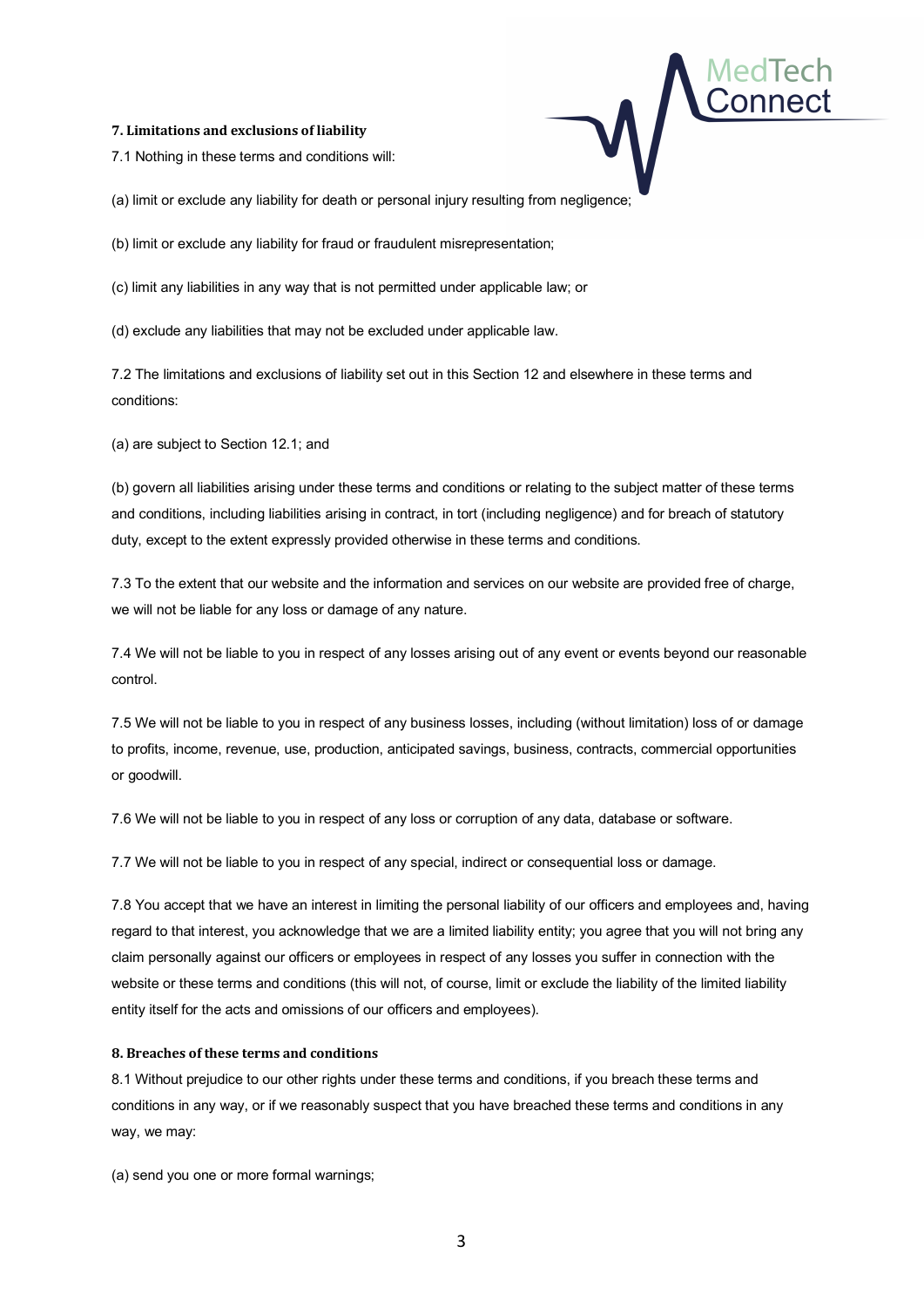(b) temporarily suspend your access to our website;



(c) permanently prohibit you from accessing our website;

(d) block computers using your IP address from accessing our website;

(e) contact any or all of your internet service providers and request that they block your access to our website;

(f) commence legal action against you, whether for breach of contract or otherwise; and/or

## **9. Variation**

9.1 We may revise these terms and conditions from time to time.

9.2 The revised terms and conditions shall apply to the use of our website from the date of publication of the revised terms and conditions on the website, and you hereby waive any right you may otherwise have to be notified of, or to consent to, revisions of these terms and conditions.

9.3 If you have given your express agreement to these terms and conditions, we will ask for your express agreement to any revision of these terms and conditions; and if you do not give your express agreement to the revised terms and conditions within such period as we may specify, we will disable or delete your account on the website, and you must stop using the website.

### **10. Assignment**

10.1 You hereby agree that we may assign, transfer, sub-contract or otherwise deal with our rights and/or obligations under these terms and conditions

10.2 You may not without our prior written consent assign, transfer, sub-contract or otherwise deal with any of your rights and/or obligations under these terms and conditions.

## **11. Severability**

11.1 If a provision of these terms and conditions is determined by any court or other competent authority to be unlawful and/or unenforceable, the other provisions will continue in effect.

11.2 If any unlawful and/or unenforceable provision of these terms and conditions would be lawful or enforceable if part of it were deleted, that part will be deemed to be deleted, and the rest of the provision will continue in effect.

## **12. Third party rights**

12.1 A contract under these terms and conditions is for our benefit and your benefit, and is not intended to benefit or be enforceable by any third party.

12.2 The exercise of the parties' rights under a contract under these terms and conditions is not subject to the consent of any third party.